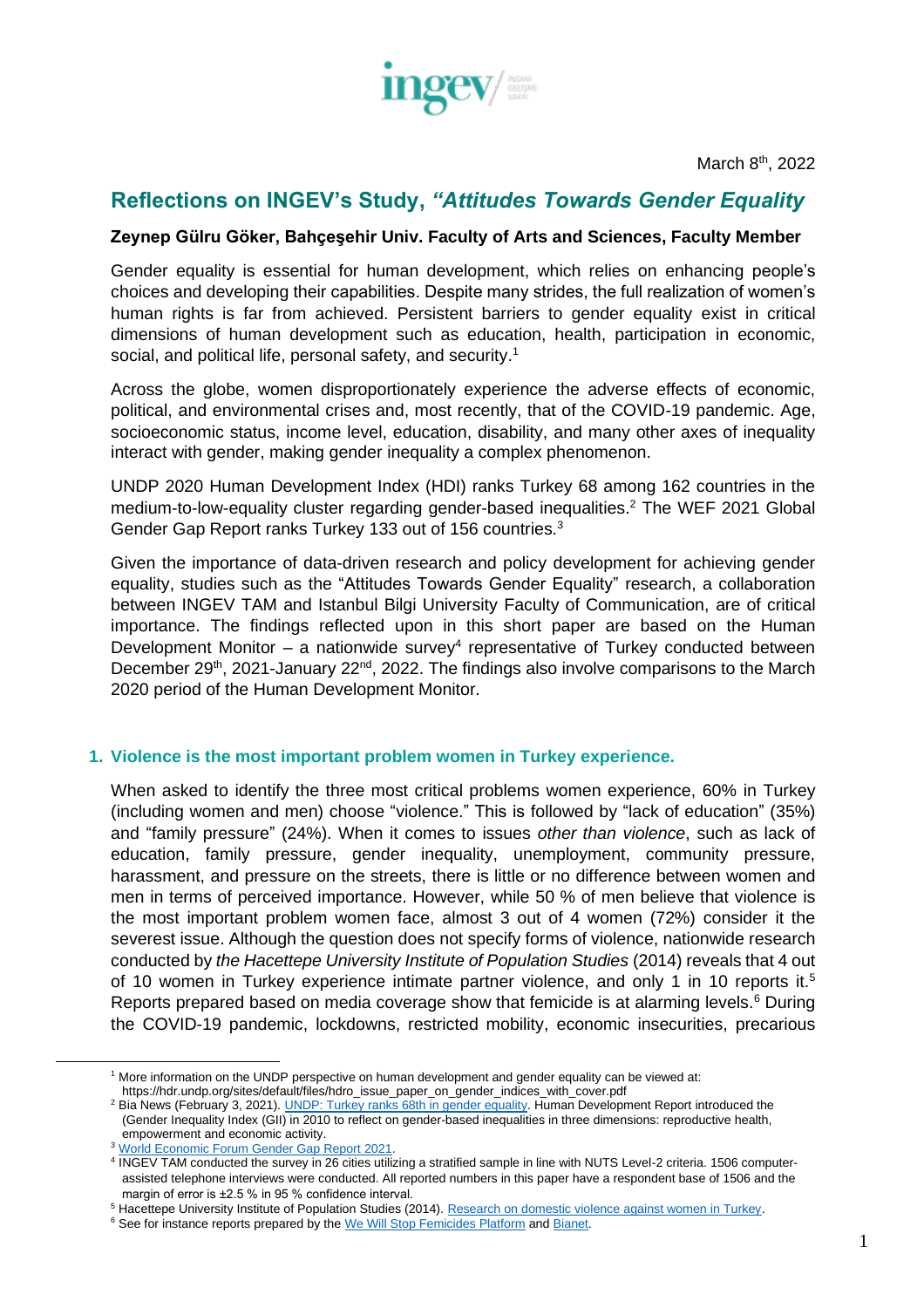

work conditions, and dependency on partners and families increased women's risk of exposure to violence and intensified the violence against women.<sup>7</sup>

As a form of discrimination against women and a human rights violation, "Violence against women refers to all acts of violence that result in, or are likely to result in physical, sexual, psychological or economic harm or suffering to women, including threats, coercion or arbitrary deprivation of liberty, whether occurring in public or private spaces."<sup>8</sup> Hence, it should be noted that what people identify as the third most important problem, family pressure, also intersect with violence against women.

Ending violence against women urgently necessitates:

- strengthening and effectively implementing preventive and punitive measures,
- supporting and including civil society in decision-making,
- acknowledging that violence against women is a gender-equality and human rights issue,
- continuing efforts for transforming patriarchal norms and practices leading to violence against women,
- systematizing data collection on different forms of violence
- the creation and enhancement of norms and policies in line with international standards.

In March 2021, Turkey withdrew from the Istanbul Convention, which offered a critical framework for enacting measures by states to protect women against violence and prosecute the perpetrators. INGEV's study shows that 36% agree with the claim raised by the opponents of the Convention that it "ruined the social structure in Turkey," with 33 % of women and 38 % of men thinking this way. That said, the majority of the population either disagrees with the claim or is indifferent towards the issue. Given that people identify violence as the primary issue and family pressure as the third most important problem women in Turkey experience, the study reveals that the wellbeing of women, family, and society is threatened by the pervasiveness of violence against women and unequal gender norms and practices, as well as the barriers to women's equal participation to economic and social life.

## **2. Women across age groups do not feel safe on the streets.**

According to INGEV's study, 38% agree with the statement that "it is not right for women to go out alone at night," showing an increase of 10 percentage points since March 2020. The attitude is particularly pronounced in the 35-54 age group: 31% of women in this age group agree with the statement, while only 19% of women in the 18-34 age group do so. To what extent women treat this as a moral issue or are concerned with safety requires further investigation.

Increasing violence against women, impunity, men's policing on women, and physical attacks on the streets render public spaces unsafe for women. Added to these are the lack or insufficiency of gender-sensitive policies regarding the arrangement of public spaces. Increased participation of women in decision-making promotes gender-sensitive policy perspectives. In this respect, supporting municipalities and civil society's efforts towards

<sup>7</sup> [https://www.unwomen.org/en/news/in-focus/in-focus-gender-equality-in-covid-19-response/violence-against-women-during](https://www.unwomen.org/en/news/in-focus/in-focus-gender-equality-in-covid-19-response/violence-against-women-during-covid-19)[covid-19](https://www.unwomen.org/en/news/in-focus/in-focus-gender-equality-in-covid-19-response/violence-against-women-during-covid-19)

<sup>&</sup>lt;sup>8</sup> Definition is cited from the Council of Europe Convention on Preventing and Combating Violence against Women and [Domestic Violence](https://www.coe.int/en/web/gender-matters/council-of-europe-convention-on-preventing-and-combating-violence-against-women-and-domestic-violence) or the *Istanbul Convention.*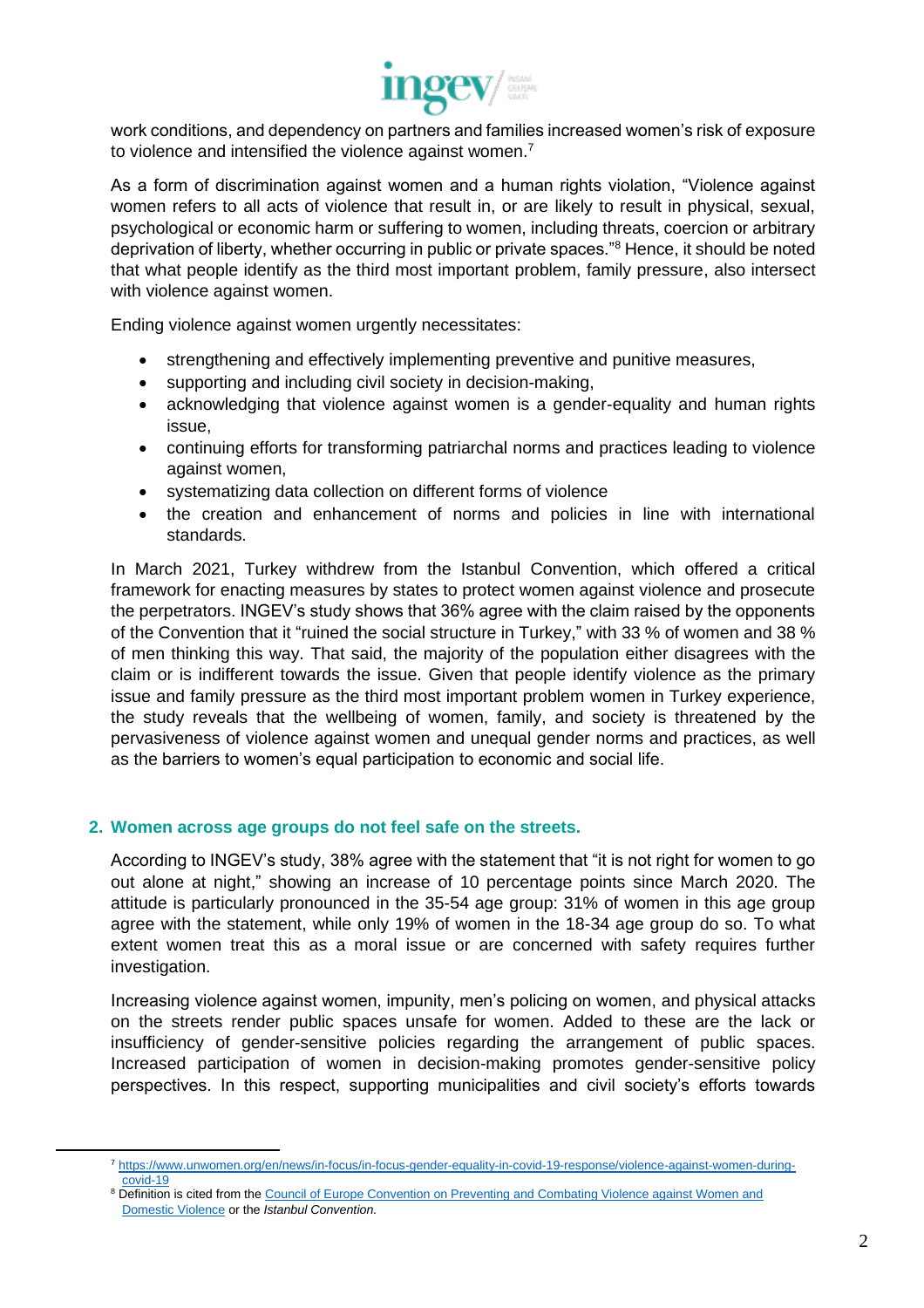

establishing women-friendly public spaces and making good practices visible are essential (e.g., practices related to street lighting and free/accessible transportation, among others).

## **3. There is a high level of support for gender equality, yet men retain decision-making power.**

INGEV's study shows that positive attitudes towards women's participation in economic and political life have risen since March 2020. There is widespread support for equality and awareness of its lack thereof. 83 % think that, compared to men, women face more problems in social life (rose from 72 % in March 2020), and only 38 % believe that women have equal opportunities with men.

Support for women's political participation rose to 84% (from 70% in March 2020), and support for women's participation in the workforce has gone up from 75% to 87%. 90% believe that women and men doing the same job should be equally paid (rising from 78% in March 2020). In fact, the support for equal pay has increased more among men than women, bringing men's support to 89%, almost to the same level as women (90%).

However, 33% agree that "men's employment should be prioritized if there is widespread unemployment in the country" compared to 28% in March 2020. 26% of women and 41% of men think this way. Support for the priority of men's employment is higher among married women (31%) than unmarried women (14%), has dropped slightly by two percentage points for women in the 18-34 age group but risen significantly by ten percentage points for women in the 35-54 age group. Whether growing economic insecurity promotes a push towards favoring the male breadwinner model should be further investigated along with an analysis of the pandemic's effects on women's informal labor force participation.

29% (19% of women and 39% of men) agree with the statement that "a woman should not work without her husband's permission," showing an increase of 9 percentage points since March 2020. Agreement with the conditionality of women's work on husbands' permission is higher among married women (33%) than unmarried women (11%). It is also higher among women in the 35-54 age group (35%) than women in the 18-34 age group (23%). To the extent that the expectation of receiving the husband's permission to work gets normalized by women and men, it may become an invisible barrier for women's participation in the workforce. A recent study reveals that even though men do not always *explicitly* forbid their wives from working, some women still feel that they have no option because of their husbands' high (and unequal) standards, which impart the double burden of work and domestic life to women.<sup>9</sup> It would be interesting to see whether and how women's opinions diverge based on educational levels for future studies. Some studies show that higher educated women are increasingly less likely to marry men who constrain their freedoms and willingness to work outside the home.<sup>10</sup> Nevertheless, women's participation in the workforce is constrained by other reasons such as low earnings, lack of childcare, gender pay gap, and pervasive discrimination at work, as shown by INGEV's study.

#### **4. Women are shouldering the economic burdens of the pandemic.**

Mor Çatı Kadın Sığınağı Vakfı & Dissensus Araştırma 2021. Kadına Yönelik Şiddet: Kadınların Deneyimleri, Kurumlar ve [Mecralar.](https://morcati.org.tr/wp-content/uploads/2021/09/MorCati_Dissensus-6.pdf) 

<sup>&</sup>lt;sup>10</sup> A brief summary of Taylan Acar's research can be viewed at Bianet (March 1, 2021). Dilek Şen, "Evlilik kadınların evlenme [tercihlerini değiştiriyor mu?"](Eğitim%20kadınların%20evlenme%20davranışlarını%20değiştiriyor%20mu%3F)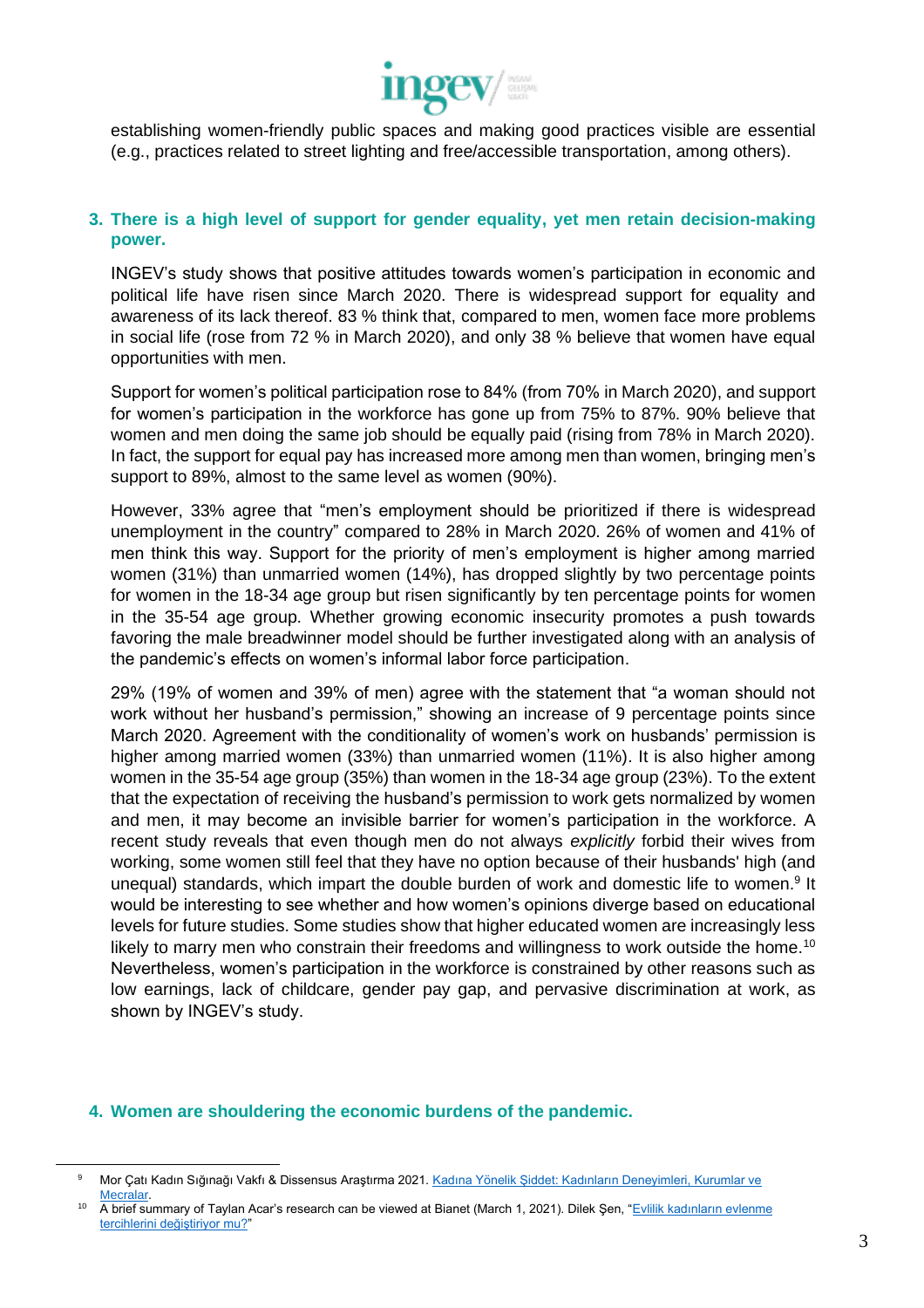

INGEV's study shows that the pandemic hurt women's workforce participation, which is already at very low levels in Turkey (29.4 % according to TURKSTAT 2020 data). The study reveals that 41 % of women worked for a wage before the pandemic started and no longer do so. Among them, 67% had to quit their jobs, 27 % were laid off, and 4 % were pressured to quit by their families. The primary reason for quitting one's job is low earnings (23%), followed by distant workplace (20%), lack of childcare options (15%), and long work hours (8%). Further research can investigate the conditions of work and reasons for unemployment comparing married and unmarried women and female breadwinner families, as well as the effects of the pandemic on women's informal labor.

Across the world, women disproportionately carry the burdens of economic crises while economic and political insecurities trigger a private and public backlash against women's rights.<sup>11</sup> Women's higher rate of involvement in non-paid domestic and care work<sup>12</sup> (i); temporary, low-pay, precarious work conditions (ii); and insufficient (or nonexistent) access to social security (iii) negatively affect young and working-class women.<sup>13</sup> Excessive focus on market-oriented priorities at the expense of gender equality actually transfers social risks stemming from such inequalities onto women. It strengthens women's dependency on men and families, making women all the more vulnerable to violence.<sup>14</sup> Remote working during the pandemic seems to have its own gender traps, such as detaching women from professional work and consolidating their roles in the domestic sphere.<sup>15</sup>

For equal participation of women in the workforce (i), improvement of their labor conditions (ii), and prevention of further deepening of women's poverty (iii), civil society organizations generally call for:

- legal regulations that recognize domestic and care work as work,
- men's equal participation in domestic and care work,
- social policies geared towards poverty prevention and reduction,
- good quality public childcare,
- policies against the gender pay gap
- and legal and institutional measures for reducing women's double burden in carrying out wage work and domestic work.<sup>16</sup>

## **5. Women making their own decisions will pave the way to gender-sensitive policies.**

INGEV's study is significant for showing the complex and intersecting layers of gender inequality. The study points to an urgent need to design and implement policies that address this complexity and the differences between women's experiences due to multiple and intersecting inequalities. Increasing pressures and the negative impact of the pandemic on women and the intensified feelings of insecurity and vulnerability to violence attest to the urgent need to increase women's involvement in decision-making. This applies to various layers of social life, such as decision-making at home, in the workplace, and in policymaking processes at the local and national levels. Increased positive attitudes towards women's participation in

<sup>11</sup> Cited from Sevler B. Şahin (2021). "Combatting violence against women in Turkey: structural obstacles," *Contemporary Politics*, online first.

<sup>&</sup>lt;sup>12</sup> Research directed by İpek İlkkaracan and Emel Memiş in the first year of the pandemic show that the time women spend for non-paid work at home rose from an average of 2,9 to 4,5 hours; for men, the rise was from 0,3 to 1,1 hours. https://www.bbc.com/turkce/haberler-turkiye-53667650

<sup>&</sup>lt;sup>13</sup> Cinsiyet Eşitliği İzleme Derneği (CEİD). <u>Türkiye'de Toplumsal Cinsiyet Eşitliğini İzleme Raporu</u> 2019-2020.

<sup>&</sup>lt;sup>14</sup> Feride Acar and Gülbanu Altunok (2013). The 'politics of intimate' at the intersection of neo-liberalism and neo-conservatism in contemporary Turkey," *Women's Studies International Forum*, pp. 14-23; Şahin (2021)

<sup>15</sup> Sevgi Çoban (2021). "Gender and telework: Work and family experiences of teleworking Professional, middle-class, married women with children during the Covid-19 pandemic in Turkey," *Gender, Work and Organization*, online first.

<sup>&</sup>lt;sup>16</sup> Burça Kızılırmak and Emel Memiş (2020). ["Covid-19 Krizi ve Ev içi Emeğe Etkileri.](http://www.keig.org/covid-19-krizi-ve-ev-ici-emege-etkileri/)"